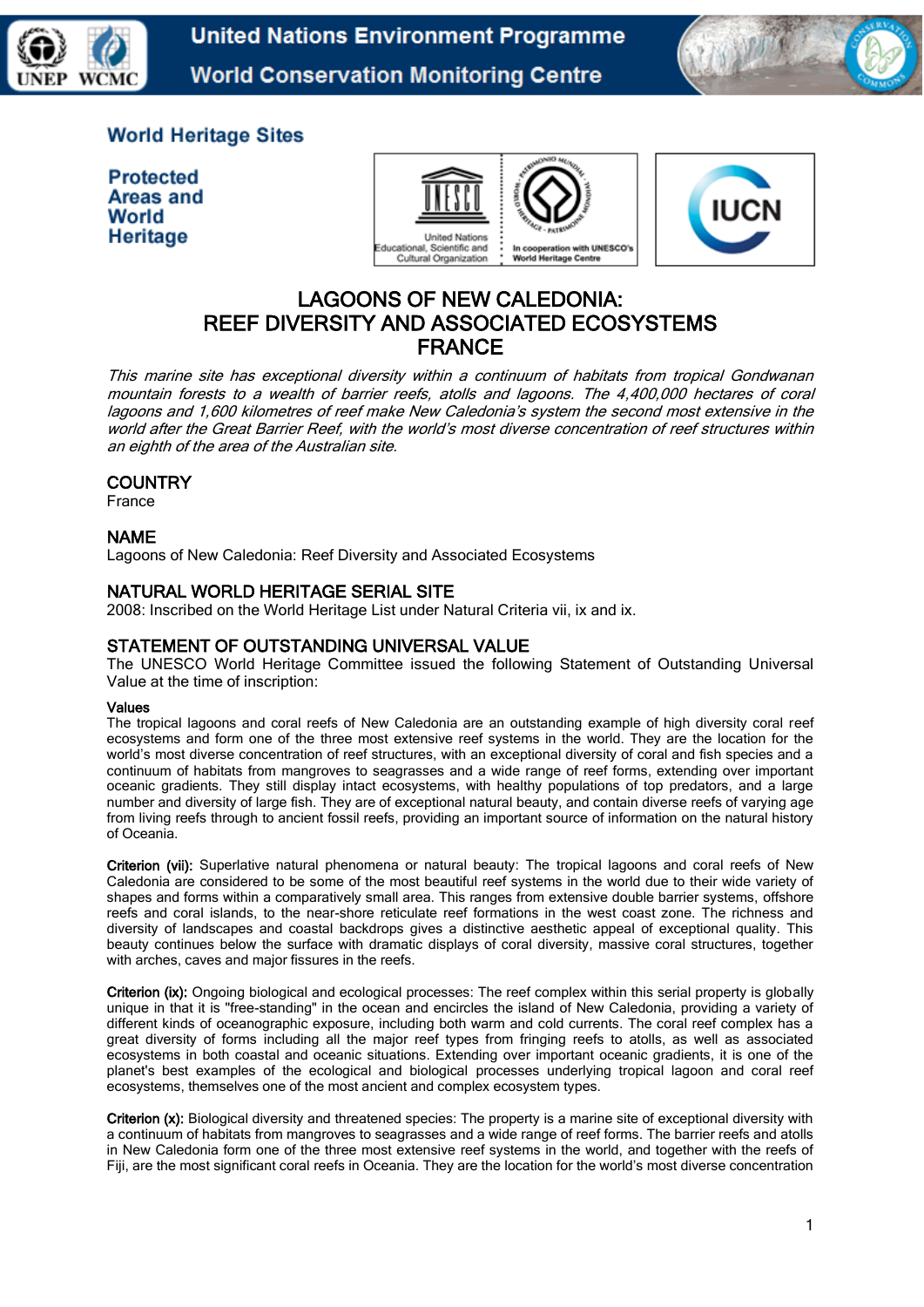of reef structures, 146 types based on a global classification system, and they equal or even surpass the much larger Great Barrier Reef in coral and fish diversity. They provide habitat to a number of threatened fish, turtles, and marine mammals, including the third largest population of dugongs in the world.

#### **Integrity**

The serial property comprises six marine clusters which are also protected by marine and terrestrial buffer zones that are not part of the inscribed property. It includes all the key areas that are essential for maintaining its natural beauty and the long term conservation of its remarkable reef diversity, and it is of sufficient size to maintain associated biological and ecological processes. The property still displays intact ecosystems with top predators, and a large number and diversity of large fish.

#### Protection and Management Requirements

The property is currently protected by fisheries legislation, which is being further improved, and co-management arrangements with the Kanak communities are currently being established for all clusters. Management plans are currently being prepared for all clusters with full involvement of stakeholders. Continued efforts to protect and manage the property and its surroundings are required to maintain the present intactness of the coral reef ecosystems. Protecting and managing large areas in the form of no-take zones and proactive management of water quality and fisheries regulations will help maintain reef resilience in the face of climate change. Enhanced surveillance and monitoring are required to address potential impacts from fishing and mining and, to a lesser extent, from agriculture and aquaculture. Tourism is likely to increase in the future and needs to be well planned and managed. Sustainable financing strategies are required to ensure the necessary equipment, human and financial resources for the long term management of the property.

#### IUCN MANAGEMENT CATEGORY

Unassigned

#### BIOGEOGRAPHICAL PROVINCE

New Caledonian (5.6.13)

#### GEOGRAPHICAL LOCATION

Nouvelle-Calédonie and the îles Loyauté to their east lie in the Coral Sea of the southwestern Pacific, 1,700 km west of Queensland and 1,400 km north-northwest of New Zealand. The sites are located between 17°50' to 23°10'S and 162°45' to 167°45'E.

#### DATES AND HISTORY OF ESTABLISHMENT

- 1970: *Yves Merlet Réserve Marine Intégrale* created in the north of the Great South Lagoon (IUCN category Ia);
- 1990s: Several large marine reserves established;
- 1997: Responsibility for the environment devolved to the three provinces, North, South and Loyalty Islands (except the d'Entrecasteaux atolls, under the central government).

### AREA

Marine core area: 1,574,300 ha.

Total buffer area: 1,287,100 ha: marine buffer area: 794,700, terrestrial buffer area: 492,400.

| <b>Site</b>   |                                                 | <b>District</b>          | Comm-<br>unes (ha) | Marine<br>area (ha) | Marine buffer<br>area (ha) | Land<br>area (ha) |
|---------------|-------------------------------------------------|--------------------------|--------------------|---------------------|----------------------------|-------------------|
|               | 1 Grand Lagon Sud (GLS)                         | <b>Province Sud</b>      | 3                  | 314.500             | 313,100                    | 15,800            |
|               | 2 Zone Côtière Ouest (ZCO)                      | Province Sud             | 7                  | 48,200              | 32,500                     | 171,300           |
|               | 3 Zone Côtière Nord et Est (ZCNE)               | Province Nord            | 7                  | 371,400             | 100,200                    | 284,500           |
|               | 4 Grand Lagon Nord (GLN)                        | <b>Province Nord</b>     |                    | 635,700             | 105,700                    | 6,400             |
|               | 5 Atolls d'Entrecasteaux (ADE)                  | Nouvelle<br>Calédonie    |                    | 106.800             | 216,800                    | $\Omega$          |
|               | 6 Atoll d'Ouvéa et Beautemps-<br>Beaupré (AOBB) | Province<br>îles Loyauté |                    | 97,700              | 26,400                     | 14,400            |
| <b>Totals</b> |                                                 |                          |                    | 1,574,300           | 794,700                    | 492,400           |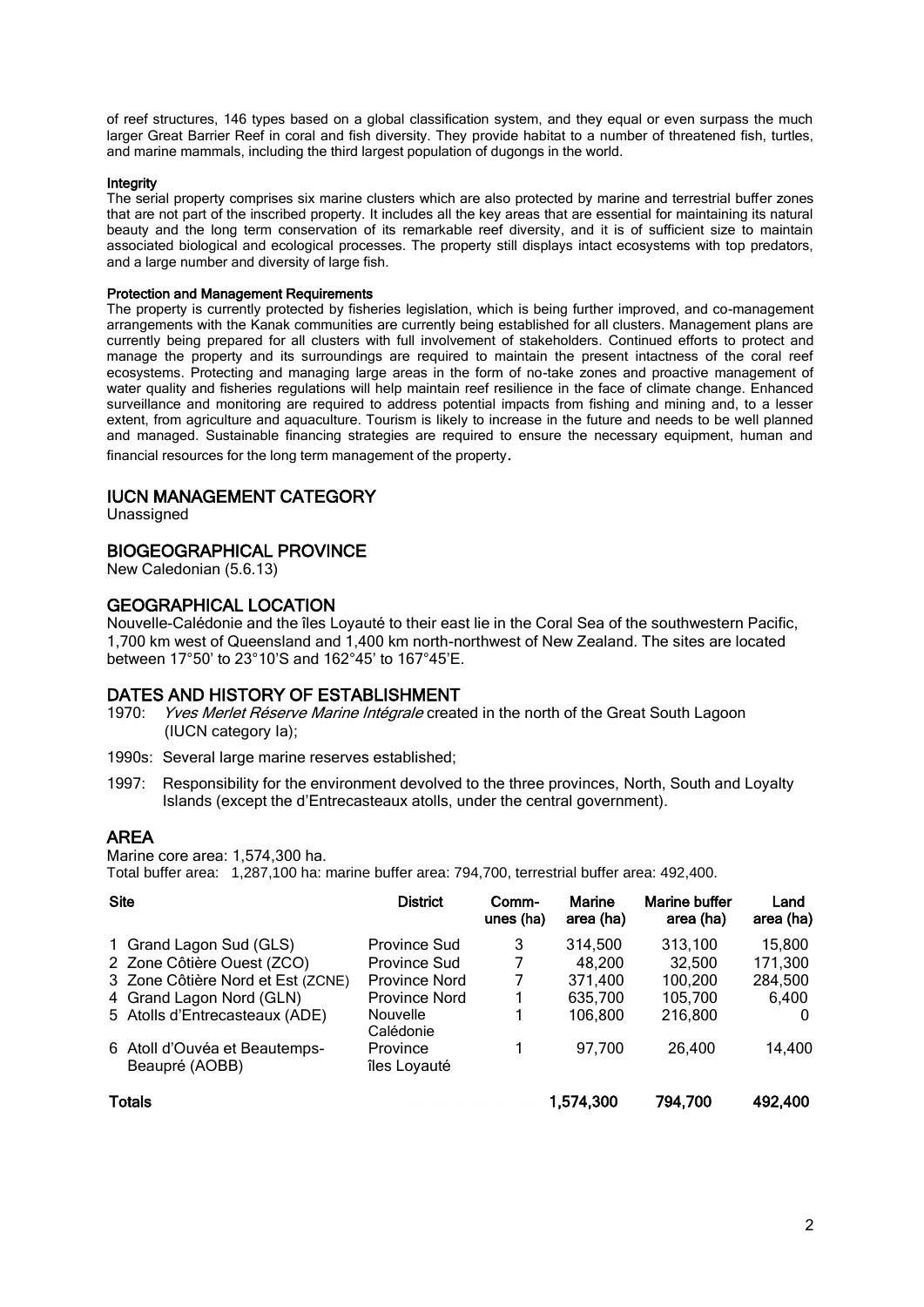# LAND TENURE

French state and territorial governments. Administered by provinces with recognition of customary rights.

### **ALTITUDE**

From –100m below reef crest (marine core zone) / -1,000m (marine buffer zone) to 1,628m (Mt.Panié).

# PHYSICAL FEATURES

New Caledonia is the southwesternmost of the larger archipelagos of the Pacific and at 19,058 sq.km La Grande Terre is the ocean's third largest island. It parallels the Queensland coast 1,200 km to the west, is 410 km long by 50-70 km wide prolonged by coral reefs, lagoons and islets some 275 km to the northwest and 75 km to the southeast, forming an archipelago some 760 km long. It has a backbone of mountains five of which rise above 1,500m. 110 km to the northeast, the Loyalty Islands form a parallel far more scattered chain of small islands of almost the same length between its most distant points. Grande Terre is a remnant of Gondwanaland on the edge of the Australian plate which separated from Australia 85 million years ago and it has remained isolated for 55 million years. It formed above Oligocene and Eocene subductions of the Australian tectonic plate beneath the Pacific plate to become the New Caledonia Ridge. Its geology is complex. In each epoch the subduction was blocked, resulting *circa* 44 Ma, in overlapping (obduction) by a basaltic nappe of ultramafic peridotite mantle rock; and *circa* 34 Ma in overlapping by a nappe of ophiolite (an assemblage largely of basalt, gabbro and serpentinised peridotite). The bedrock is mantled by laterite in the south, by blue schist in the northeast and by basalt and sedimentary rocks in the west. There are rich mineral deposits which include 25% of the known global reserves of nickel. The island has experienced both submergence and emergence: 20,000 years ago the sea level was 120m lower and river canyons then cut now form deep water passes through the reef.

With 1,600 km of barrier reef surrounding la Grande Terre plus the d'Entrecasteaux and Loyalty Island atolls, the archipelago's reefs at 1,574,300 ha in area, are the second most extensive in the world and form the world's most diverse assemblage of reef structures in one location. 60% of the archipelago's surface is formed of fringing reefs, single barrier reefs, double barrier reefs (which are rare), lagoonenclosing atolls, raised atolls, sand cays, oceanic banks and coral islets. Within each of nine major types of coral, the nomination lists 146 geomorphological sub-units such as reef fronts, slopes and lagoon basins soft and hard bottomed. The reefs and lagoons of the steep eastern windward side of the mainland which average 40m deep and 4-5 km wide and where the reef drops off steeply, differ markedly from those on the shallowly sloping and dry western side in the lee of the mountains which are shallower, more continuous, often wider and in many places lined by fringing reef and mangroves.

The huge Great South Lagoon extends 60 km from the shore in a very varied coral complex covered by islets. The northeast mainland has the greater biodiversity, and less development. The 50 x 70 km Great North Lagoon containing the tiny Belep islands, is very open and important for its birds. It is separated from the d'Entrecasteaux atolls by a 40 km channel. The atolls of the Loyalty Islands are built up as fringing reefs around raised limestone or sea mounts of volcanic origin. They are also underlain by a perched lens of fresh water which has created karstic erosion of caves and potholes, and their chalk cliffs are the remains of old raised atolls. Ultramafic soils cover a third of the main island and with the serpentine soils are nutrient poor but unusually rich in elements such as chromium and manganese. Lagoonal basins have a variety of substrates derived from terrestrial sediments nearer the coast or from degraded coral and shells further out, providing a soft muddy bottom, coral sands, or a mixture of the two The system therefore hosts an exceptional diversity of landforms, corals and their associated ecosystems, both continental and oceanic in character containing some 10,400 marine and 4,600 terrestrial species, many of them endemic and rare.

### CLIMATE

The sites extend over five degrees of latitude, from warm temperate to subtropical. The seasons alternate between wet, with tropical storms and heavy rains from December to April and a fresh wet season from July to September, and dry months in between. The annual rainfall is about 2,000mm on the east coast, increasing with altitude to 4,000mm, and 1,200mm on the rainshadowed west coast, falling in some years to 250mm, in an almost Mediterranean pattern. The Loyalty Islands average 1,500mm. Prevailing trade winds from the east-southeast dominate swells within the lagoons and drop rain on the eastern side of the mountains. Between 1851 and 1951, there were 29 cyclones at irregular intervals and in 2003 Cyclone Erica destroyed 10-80% of live coral cover (Wilkinson, 2004). There is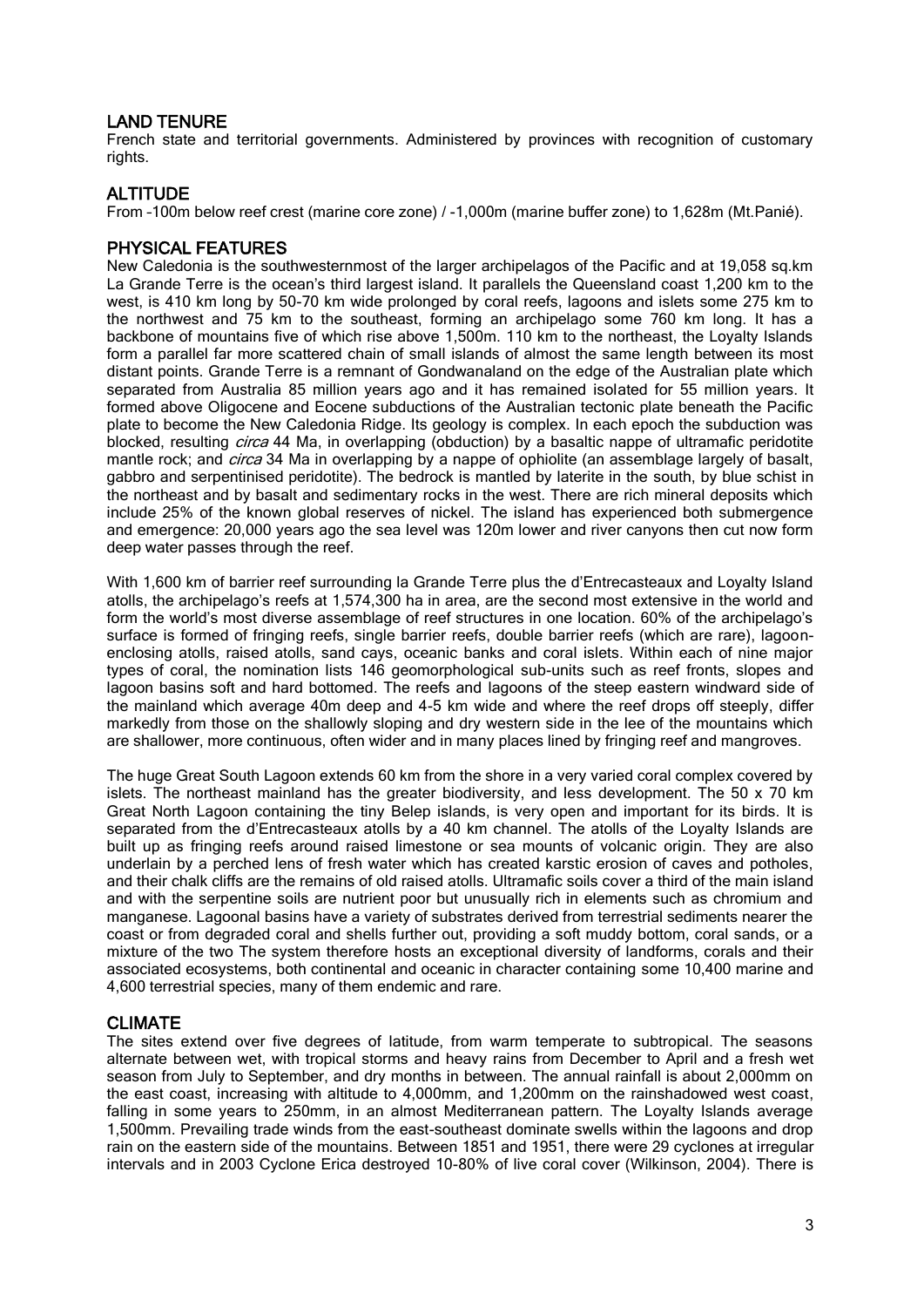slight seasonal variation in temperature. At the capital, Nouméa, the December minimum and maximum are 21°C to 37°C; in August these drop to 16°C to 29°C. Sea temperatures average 24°C, but the reefs suffered bleaching in 1997, 2000 and 2002. The waters have a pH of 8.6 and a 90% oxygen saturation. Ocean currents from the southeast may have tempered water temperatures during periods of greater coral bleaching elsewhere.

# **VEGETATION**

The unusual metal-rich soils support about 3,270 species of vascular plants of which 2,430 (74.4%) are endemic, in 108 endemic genera (CI, 2006). This compares with 89% endemism in Hawaii and 83% for New Zealand. The island's Gondwanan origins are evident in the world's largest number and diversity of conifers for its area despite the subtropical location, 43 gymnosperms out of 44 being endemic. Araucaria and podocarp families predominate. There are five endemic angiosperm families and Amborella trichopoda, a large understorey shrub considered the most primitive of all flowering plants. The 2006 IUCN Red List of Threatened Species lists some 65 plants as endangered and 27 plants as critically endangered. The submarine life is less sampled and totals there may be underestimated.

There are five main terrestrial habitats. The most extensive is evergreen wet tropical lowland forest (400,000 ha, now covering a fifth of its original extent) with 2,012 species of which 82.2% are endemic; 260 fern species flourish there. Other main vegetation types are the very fragmented sclerophyllous forest on the west of the island below 300m (4,500 ha: 1% of its original extent), with 456 species, 57.5% endemic, and 60 species found only there; low to mid level maquis (440,000 ha) with 1,144 species, 89% endemic, high altitude wet maquis forest of edaphic origin (10,000 ha), with 200 species and over 91% endemics; also anthropogenic savanna (600,000 ha) and marsh (CI, 2006). 13 out of the 19 species of Araucaria grow on the ultramafic soils of the wet maguis, including Araucaria nemorosa (CR) and the narrow columnar pine A. columnaris. There are many species of *Pandanus*, 37 endemic species of palm from 16 endemic genera, including the last 30 trees of *Lavoixia macrocarpa* (CR), 26 other species listed as critically endangered, a primitive genus, Winteraceae and a recent re-discovery, Captaincookia margareta (CR) (Lamoureux, 2001a).

Along 50% of the coast, principally on the west side, mangroves of 16 species cover 27,000 ha. The nine main forms of reef contain a wealth of habitats: reef fronts, slopes, passes, terraces and pinnacles, lagoon basins muddy, sandy, platy, rocky, and combinations of these at various levels. The marine vegetation are seagrasses and algal beds. 12 species of seagrasses are found, mainly on the muddy sands of shallow lagoons and inlets: Cymodacea spp. predominant in the north, Thalassia spp. in the south. 322 species from 46 families of algae are recorded, but it is estimated that 1,000 species may exist. Except for the large number of yet undescribed shallow-water red algae, these grow usually between 15-25m. Caulerpa, Halimeda, Avrainvillea and Utodea species are found growing on soft bottoms, blue-green algae, Sargassum and Homophysa spp. on hard bottoms covered by sediment. Near the île des Pins in the extreme south some resemble temperate species.

### FAUNA

The great variety of habitats, particularly marine habitats, the latitudinal and altitudinal ranges, the temperature, salinity and sedimentation gradients between east and west coasts and upwelling currents all contribute to an estimated total of some 15,000 animal species of which about 4,300 are terrestrial. As the archipelago is near to the global centre of coral reef biodiversity, the diversity of reefs and habitats is high and sustains a very wide range of life. Recorded species number 5,055\*: fish 1,695 species in 199 families, crustaceans 841, molluscs 802, cnidarians (corals, jellyfish) 900, worms 203, echinoderms 254, alcidians (sea squirts) 220, sponges 151, marine mammals 22, sea snakes 14 and turtles 4. The recorded invertebrate populations are estimated to be 30-40% of those actually present. There are over 70 species of butterfly and 300 moths. Further research may double many of these totals. \*(Figures given in the World Atlas of Coral Reefs (2001) include: total marine species 5,980, fish 1,950, molluscs 5,500, crustaceans 5,000, sponges 600, corals 510, endemism 5%.)

In 2004 live coral cover averaged 27.5% (range 6%-75%), though non-living substrates were dominant where sampled (Wilkinson, 2004). The nomination notes that 320 species of hard coral were found in some 1,000 samplings while 40,000 samplings on the Great Barrier Reef found no more than 400 species. However, its 2,340,000 ha of lagoons is less than 7% of the area of the Great Barrier Reef site. The fish are found in three main areas: the reefs, estuaries and mangrove swamps and soft bottomed bays and lagoons. Emblematic species are the giant Malabar and Queensland groupers Epinephelus malabaricus and E. lanceolatus (VU) and humphead wrasse Cheilinus undulatus (EN);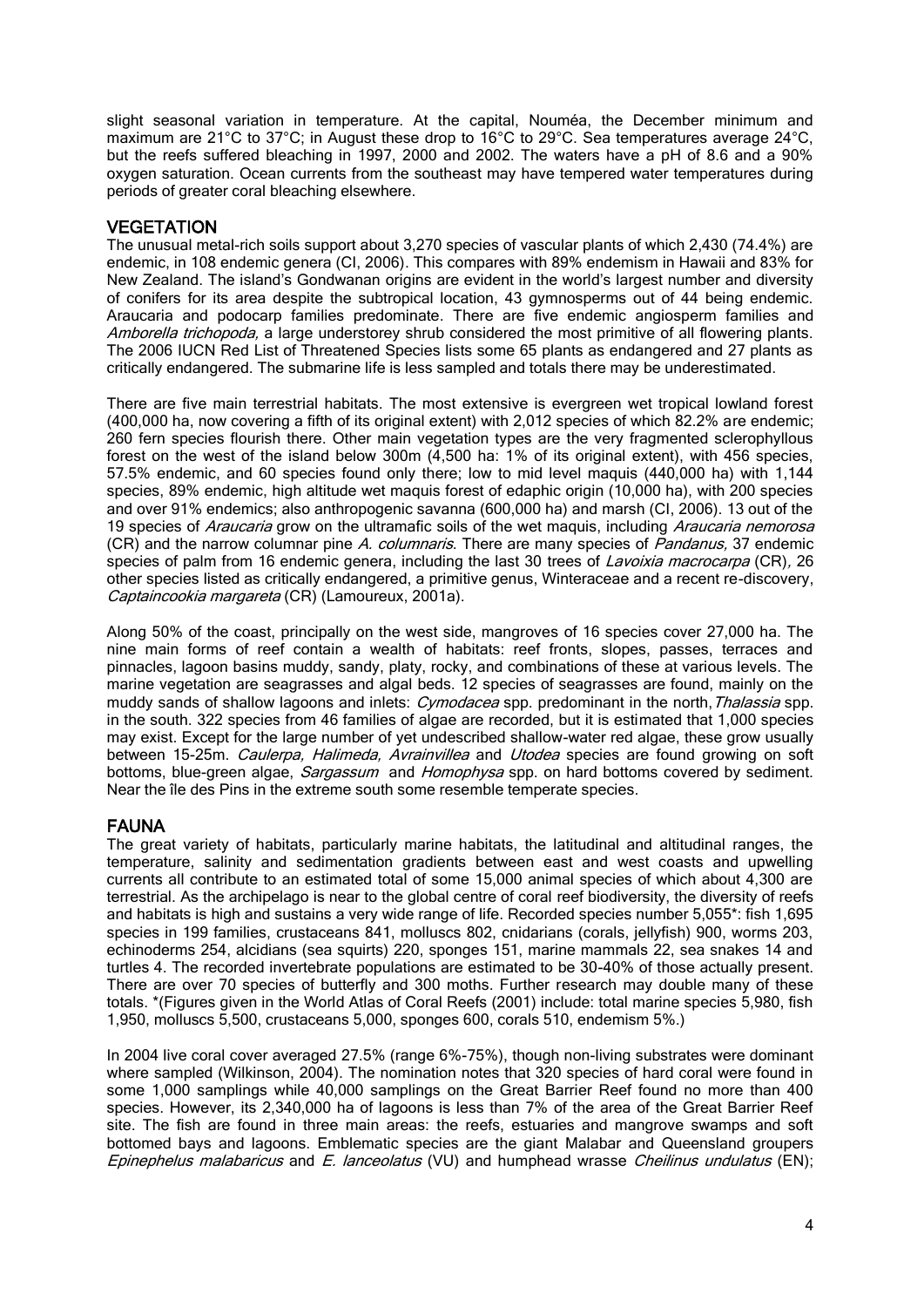also black-spotted stingray Taeniura meyeni (VU), porcupine ray Urogymnus asperrimus (VU), estuary seahorse Hippocampus kuda (VU) and big-eye tuna Thunnus obesus (VU). Several sharks are in the threatened category: New Caledonia catshark Aulohalaelurus kanakorum (VU), great white Carcharodon carcharias (VU), oceanic white-tip, Carcharhinus longimanus (VU), grey reef C. amblyrhynchos, tawny nurse Nebrius ferrugineus (VU), whale shark Rhincodon typus (VU) and leopard shark *Stegostoma fasciatum* (VU). Species new to science are still being discovered. There are also 85 species of freshwater fish according to C.I, in 2006. Less than a third of the very diverse group of crustaceans has been described. (37 freshwater macro-crustaceans are recorded, 15 endemic - CI, 2006.) Molluscs are abundant, especially around the atolls. Emblematic species are the trumpet triton Charonia tritonis and the bellybutton nautilus Nautilus macromphalus; they also include giant and southern giant clams Tridacna gigas (VU) and T. derasa (VU). A recent expedition discovered over 2,700 species at one site alone, and further fieldwork will reveal many more: only 200 species of land snails out of a far larger number have been described. Among the echinoderms are 54 species of sea cucumber and 43 starfish.

Humpback whales *Megaptera novaeangliae* (327 individuals) cruise mainly the south and southeast of the island, breeding especially in the Great South lagoon. Other whales recorded include the blue Balaenoptera musculus (EN), sei B. borealis (EN), minke B. acutorostrata, Antarctic minke B. bonaerensis, fin B. physalis (EN) and Bryde's B.edeni; also the sperm Physeter macrocephalus (VU), pygmy sperm Kogia breviceps and dwarf sperm whales Kogia sima, Blainville's beaked Mesoplodon densirostris and Cuvier's beaked whales Ziphius cavirostris. Among dolphins are the killer whale Orcinus orca, false killer whale Pseudorca crassidens, melonheaded whale Peponocephala electra, Pacific pilot whale Globicephala macrorhynchus, common dolphin Delphinus delphis, Risso's Grampus griseus, bottlenose Tursiops truncatus, Indo-pacific bottlenose T. aduncus, bridled Stenella attenuata and spinner dolphins Stenella longirostris. Dugongs Dugong dugon (VU: estimated between 800 and 2,663) is Oceania's largest population and the third largest in the world. It is concentrated along and breeds on the northwest and southwest coasts.

Before western importations, the land had no mammals except for bats of which there are 9 species, 6 endemic or nearly so, including the New Caledonian wattled bat *Chalinolobus neocaledonicus* (EN) and Loyalty bent-wing bat Miniopterus robustior (EN), longtailed fruit bat Notopteris macdonaldi (VU), New Caledonia long-eared bat Nyctophilus nebulosus (CR), ornate flying fox Pteropus ornatus (VU) and New Caledonia flying fox P. vetulus (VU). There are 70 species of reptile, 62 being endemic. There are three land snakes on the Loyalty Islands, but most reptiles are geckos and skinks, including two giant and two smaller geckoes *Rhacodactylus* spp. and the recently rediscovered Bocourt's eyelid skink Phoboscincus bocourti (CI, 2006). Marine turtles include the green Chelonia mydas (EN:1,500-2,000 individuals) which breeds on the islands, hawksbill *Eretmochelys imbricata* (CR), occasional olive ridley Lepidochelys olivacea (VU) and loggerhead Caretta caretta (EN: 200-300). The last forms 10-20% of the Pacific population. The 14 species of sea snakes live mostly in the lagoons, particularly the great North and South lagoons.

New Caledonia is an avian hot spot and Endemic Bird Area with 105 species, 23 being found only in New Caledonia (C.I, 2006). According to the IUCN 2008 Red List of Threatened Species, the land birds under most threat are the endemic New Caledonian owlet-nightiar Aegotheles savesi (CR), New Caledonian lorikeet *Charmosyna diadema* (CR), New Caledonian rail Gallirallus lafresnayanus (CR), horned parakeet *Eunymphicus cornutus* (VU), crow honeyeater *Gymnomyza aubryana* (CR) and the endemic flightless kagu *Rhynochetos jubatus* (EN) which is in a monotypic family; also the Australian bittern Botaurus poiciloptilus (EN). Seabirds occur in great numbers: 50% of the global populations of the wedge-tailed shearwater *Puffinus pacificus*, and black noddy *Anous minutus* are found there and some 10% of the world populations of the great frigatebird Fregata minor, lesser frigatebird F. ariel, Dougall's tern Sterna dougalli and black-naped tern S. sumatrana. Vulnerable sea birds are the Chatham albatross Thalassarche eremita (VU), Campbell albatross T.impavida (VU), southern royal albatross Diomedea epomophora (VU), white-throated storm-petrel Nesofregetta fuliginosa (VU), white-necked petrel Pterodroma cervicalis (VU), providence petrel P. solandri (VU) and Buller's shearwater Puffinus bulleri (VU). Three endemic New Caledonian subspecies are described in the nomination: collared petrel Pterodroma leucoptera caledonica, Tahiti petrel Pseudobulweria rostrata trouessarti and fairy tern Sterna nereis exsul (VU), and two are considered rarities: the Herald petrel Pterodroma heraldica and grey noddy Procelsterna cerulea.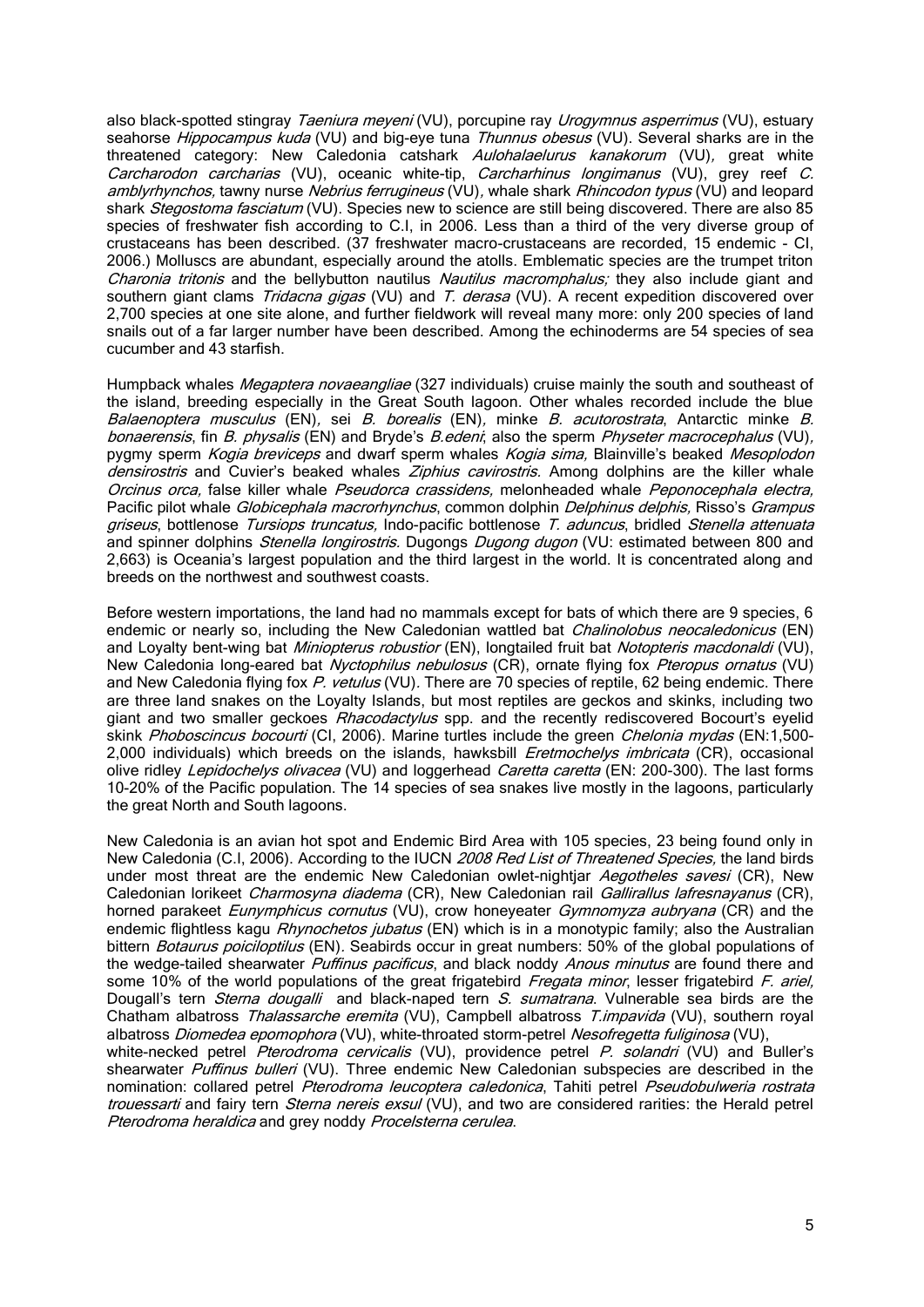### CONSERVATION VALUE

This is a marine site of exceptional diversity with a continuum of habitats from tropical Gondwanan mountain forests and mangroves to seagrasses and a wide range of reef forms. The Park lies within a Conservation International-designated Hotspot, a WWF Global 200 Eco-region, a WWF/IUCN Centre of Plant Diversity and a BirdLife-designated Endemic Bird Area. This is a marine site of exceptional diversity with a continuum of habitats from tropical Gondwanan mountain forests and mangroves to seagrasses and a wide range of reef forms. The Park lies within a Conservation Internationaldesignated Hotspot, a WWF Global 200 Eco-region, a WWF/IUCN Centre of Plant Diversity and a BirdLife-designated Endemic Bird Area.

#### CULTURAL HERITAGE

The indigenes are a Melanesian people, the Kanaky, who have lived on the island for 3,500 years, augmented 800 years ago by Polynesians. Their relation to their land is central to the culture and they live in tribal clans with exclusive rights to the resources of their own communities preserved by customary systems of protective management. The island's name was given by Cook in 1774. It was taken by France in 1853 and Christian culture imposed. The natives were then moved onto reservations and were until recently marginalized.

#### LOCAL HUMAN POPULATION

The Kanaks live mainly by farming, hunting and fishing, in traditional villages mostly along the coasts. However, by 1996 Kanaks were only 44.6% of the island's population of 230,100, some 4,000 of them on the Loyalty Islands. European inhabitants totalled 34.5%, and Polynesians 11.8% of the population. The archipelago is still a profitable and wealthy French territory and Nouméa is a rich city. Nickel has been mined since 1875 worked by contract labour from Asia, and since World War II, mined on an industrial scale which is opposed by the local people on the grounds of its damage to the environment. Past racial conflicts have been addressed by accords, and with a new reforming, though still pro-French party, political action is slowly moving towards a more equitable multicultural society.

#### VISITORS AND VISITOR FACILITIES

In 2006 there were 181,866 tourists; in 2005,100,651. Last year 50 cruise ships called by Nouméa and the Great South Lagoon, carrying some 80,000 people. The remote sites have few visitors: 2113 in Ouvéa in 2001. A concerted tourism development plan agreed between the three provinces is aiming to establish sustainable tourism and to monitor and promote the industry which contributes 6% of the national income, employs 4,500 people and on the mainland, provides adequate hotels, lodging and campgrounds on the nominated sites. Present recreational activities include sailing, surfing, windsurfing, waterskiing, sea kayaking, river kayaking and canoeing, riding, scuba diving and glassbottomed boat touring. There are catamaran and air links to the offshore islands.

### SCIENTIFIC RESEARCH AND FACILITIES

The reefs have been well studied in the field since 1976. They have recently been mapped and a bathymetric program has revealed great variability in the depth of outer reef slopes. Other studies have covered mangroves, seagrasses, algae, the benthos, molluscs, marine mammals, and turtles, fish, and the many types of coral. In 2005 a regional analysis program, *l'Initiative pour les Récifs Coralliens du* Pacifique Sud (CRISP), was initiated by WWF France with the *Institut de Recherche pour le* Développement (IRD) to protect a network of all the region's natural marine communities, their biodiversity and species, large enough to be sustainable. Future studies will cover geomorphology, benthic invertebrates, mangroves, sea grasses, algae, fish and rare and threatened species. WWF multidisciplinary programs have worked since 1997 with local partners on a sclerophyllous forest conservation program, and also on the less endangered wet forests. BirdLife International began a twoyear Important Bird Area assessment in 2005, and Conservation International is supporting local NGOs in protecting land sites.

#### MANAGEMENT

Authority in the islands derives from the French government, intermediated by the government of the Territory working through the elected Congress, the Economic-Social Council, the Senate of the Kanak people, the provincial assemblies of the three provinces, and local communes which in the countryside are largely Kanak. Mechanisms of agreement between the differing interests to ensure participatory management over land uses such as mining, new development and preservation, are complicated. After recent very public troubles, measures to control the impacts of industrial scale mining are essential. In the past, each clan preserved its lands by customary right in an Aire de conservation et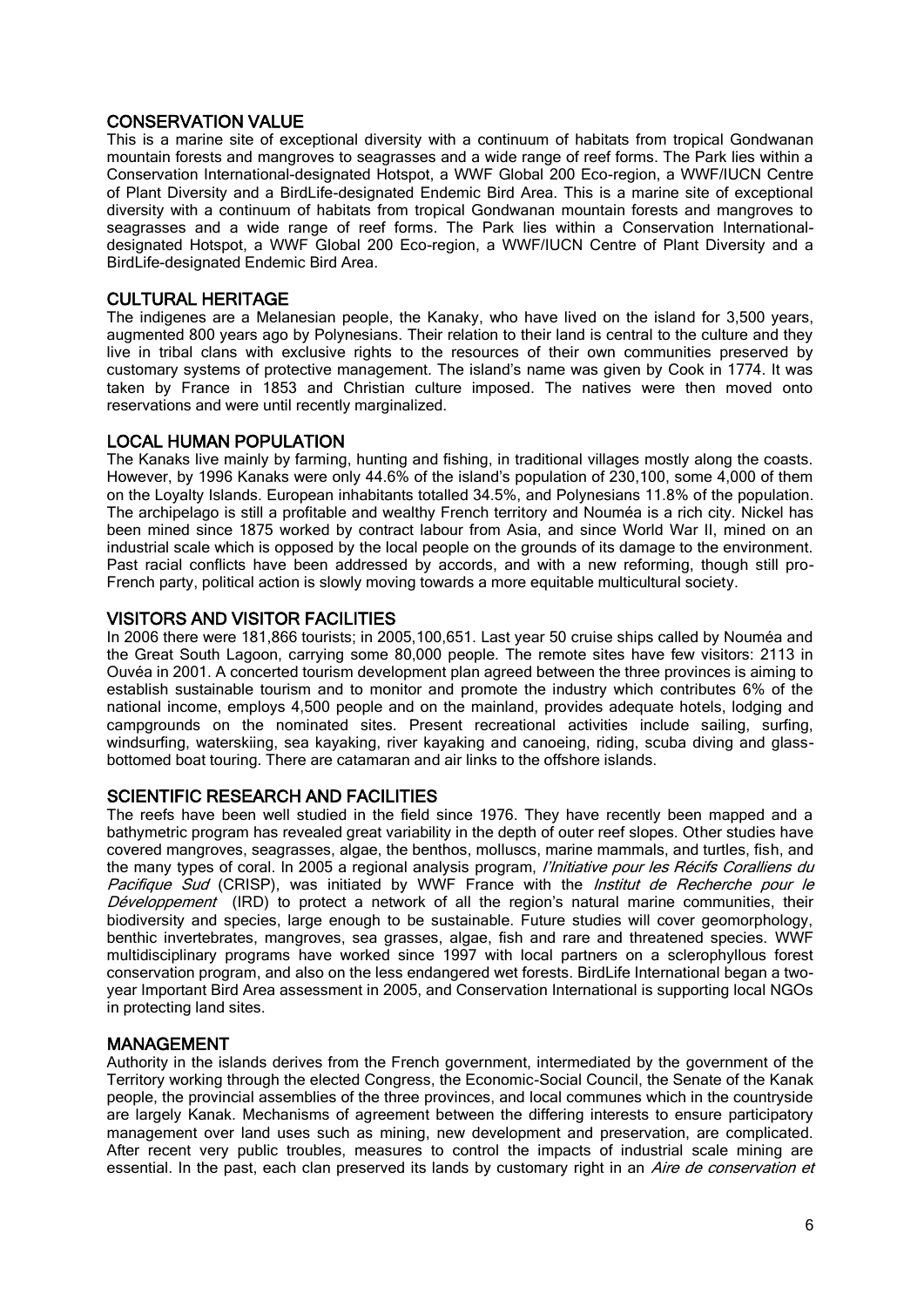co-gestion and these still have weight: certain plants, animals and places are protected by their sacred or totemic status. Most of the nominated marine sites are governed by customary law based on intimate local ecological knowledge, and rural communes police their own coasts out to 300m from the shore. Beyond that, natural resources in the public domain are governed by provincial authorities to 12 nautical miles from shore. The Territory's government is responsible beyond that limit and thus for the d'Entrecasteaux reefs.

Recently, France has made the conservation needs of the island a priority and international NGOs have become involved. At present only 2.6% of the land area under IUCN categories I to IV is protected by the territorial government, and 83 percent of the territory's threatened plant species do not occur in any protected area. Only half of the existing parks have any restrictions on mining within their boundaries, and the remaining ones are open to mining activities (CI, 2007). But where not affected by mining, the state of conservation of the nominated sites is good due to the low pressure of population, tourism and fishing. All land above sea level except for reefs, cays and banks is buffer zone only. The proposed sites on the mainland are less pristine than the marine sites though the reefs have been affected by bleaching, if less badly than elsewhere worldwide. Under the nomination, much of the 60% of the islands' surface which is coral reef, atolls and lagoons will be designated as a serial unit with terrestrial buffer zones to protect watersheds draining into nominated coral coasts.

A management action plan for 2006-2010 has been developed, which recognises that marine protected areas are inherently multi-use, by WWF, CRISP, local officials, politicians, a multidisciplinary team of scientists and communal representatives working together. Plans already exist at different levels and combinations of authorities to deal with pollution, development and tourism. In 2006 new regulations were also drafted to increase control over the opening and closing of mines to lessen the destructive impacts of erosion and toxic drainage, and to encourage revegetation of degraded sites and the protection of rare flora and fauna. Monitoring is to be set up at 120 stations to measure the health, diversity and cover of the reefs, seagrass and mangrove density and the abundance of fish; also the condition of the lagoons near the Goro mine and near Koumac in the north. An annual seminar coordinated by *l'Initiative Francaise pour les Recifs Coralliens* (IFRECOR) is planned to better project the outstanding value of New Caledonia's environment to the islanders and the world.

#### MANAGEMENT CONSTRAINTS

Nickel and gold have long been mined on the island and many of the more than 300 sites continue to release sediments into the sea. Recent high world demand for nickel, especially from China, has prompted the government to grant tax breaks to encourage industrial-scale mining by foreign companies. The government has relied on the mining companies to ensure environmental protection. The huge open-cast nickel-cobalt mine of the now Brazilian INCO Company at Goro-Nickel which uses sulphuric acid leaching to refine the ore, and a coal-fired power station for energy, adjoins the Yves Merlet Special Marine Reserve in the Great South lagoon. Landslides have caused some of the worst erosion in the Pacific, sediments and toxic metals such as manganese have polluted water supplies, destroyed streams and been discharged into the lagoon offshore (CI, 2007).

This incursion onto native land and waters has created opposition from the local people, first put down in the 1980s. An earlier preservationist was assassinated and another was forced out of work, but since 2002 when the government granted another adjoining mining concession at Prony, Kanaks have campaigned to protect the environment by gaining it World Heritage status. Their Rheebu Nuu organisation blockaded the Goro mine in 2006. The leaders were arrested and cooperation with the protesters was ignored. In fact their labour is little used, since the workers are mainly imported from the Philippines but INCO's labour practices led in 2006 to de-listing of the company from the London FTSE index on the grounds of infringement of human rights and its license was temporarily revoked by the government. However a second world-class deposit of high grade ore at Komambo in the northwest is soon to be developed by the Swiss XStrata Nickel company. The campaign for World Heritage designation therefore has parallels with the situation in the Galapagos Islands, with a similar amount at stake on both sides.

Little less devastating than the destruction at the major mining sites, and as persistent, has been unrestricted logging followed by agricultural development, especially of the dry forest, the world's most threatened forest type (Lamoureaux, 2001), now nearly all cleared for cattle grazing. Other threats are fire, hunting, and introduced livestock, also the Timor deer *Cervus timorensis*, a carnivorous snail Euglandina rosea, and the neotropical ant *Weissmannia auropunctata*, a dangerous predator on small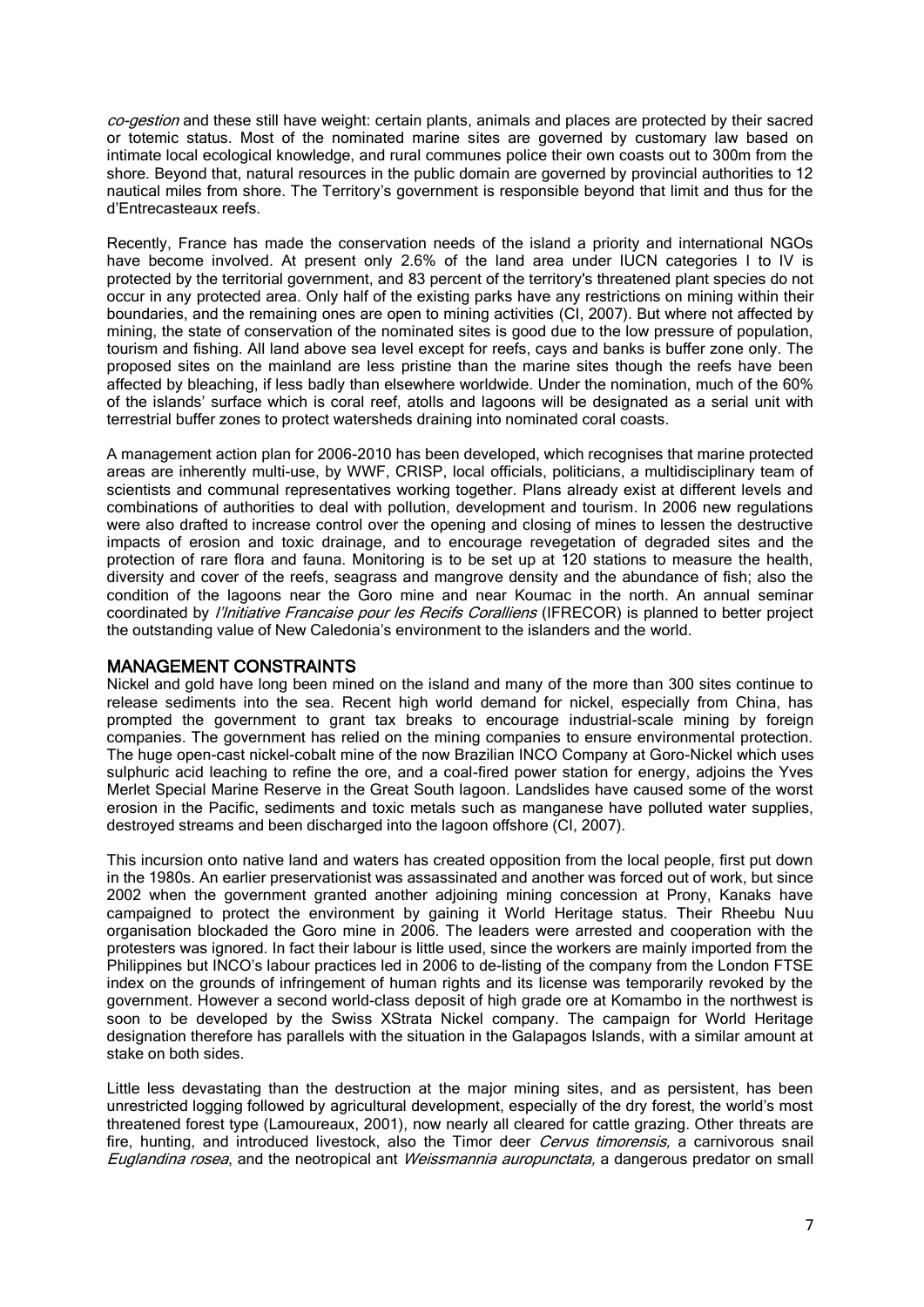wildlife. There are nearly 800 alien plant species, more than 400 alien invertebrates, and some 35 alien vertebrates established on the islands, out-competing and replacing much of the original vegetation and faunal species. 20% of the reefs have been destroyed by human activity. There is little overfishing except near Nouméa, but artisanal fishermen are now having to fish as far away as the Chesterfield Islands, 700 km west. Another development has been the creation of large shrimp farms in the lagoons. The conflicts caused by these pressures and by Kanak claims for protection of the land, have created difficulties for the establishment of effective protective measures. As an officially developed country, New Caledonia does not qualify for international conservation funding and governmental inaction and lack of funds have limited effective protection in the past.

### COMPARISON WITH SIMILAR SITES

The main bases for comparison with similar existing World Heritage reef sites are:

- (vii) the diverse beauty of the coastal and oceanic landscapes, four with a background of forested mountains and undersea, of the relatively healthy corals.
- (viii) 1,600 km of coral reefs covering 800,000 ha in a wide variety of forms, continental and oceanic: fringing, patch, single and double barrier, islets, atolls, raised atolls, sand cays and oceanic banks;

the exceptional Gondwanan geology with mantle rocks and utramafic soils (in the buffer zones);

- (ix) the wide range of latitudinal, altitudinal, climatic and demersal gradients within a single complex, resulting in a continuum of many ecosystems, habitats and species;
- (x) an exceptional number of uncommon and endemic species due to long isolation, largely in good condition, notably quite wide areas of unbleached coral.

This nominated site parallels the existing Great Barrier Reef, also in the southwest Pacific, in many ways. Its 4,400,000 hectares and 1,600 kilometres of barrier reef and atolls make it the world's second most extensive reef system. But it is also the world's most diverse concentration of reef structures – which are all found within an eighth of the area of the Australian site. In addition, the mainland, though only nominated as the buffer zone, has an outstanding and endangered flora, based on a rare geological substrate, threatened by development and coastal mining. Although, on present evidence, the Great Barrier Reef has vastly more marine invertebrates and the Galapagos vastly more plants, the New Caledonian sites, compared with other existing World Heritage reef sites, have more species of coral, fish, algae and invertebrates, higher endemism, and (counting the buffer zones) more endangered species and as many major ecosystems and vascular plants; also a high number of vertebrate species, marine as well as terrestrial. This may only partly reflect the thoroughness of recent studies. It is only lower in recorded numbers of birds. Its live coral cover averaged 27.5% in 2004 which compares well with many other sites.

### **STAFF**

Between 50 and 70 staff are already in place in the sub-sites. Help is also available from the Institute for Research & Development, the University of New Caledonia, the South Pacific Community, L'Aquarium des Lagons, the Centre for the Environment, Operation Whale, WWF and regional organisations.

### BUDGET

Funding for the environment for 2006-2010 is E6,217,100 (US\$35,130,000). About a third of this sum is set aside to deal with mining pollution and about 60% for direct conservation. Over the five year period E548,890 (US\$735,500) will be contributed by CRISP, IFRECOR, PROE and WWF which last has already pledged E400,000 (US\$536,000) for a three year period. BirdLife International and Conservation International are presently funding studies.

### LOCAL ADDRESSES

Direction du Service d'Etat de l'Agriculture, de la Forêt et de l'Environnement, 209, rue Auguste Bénébig / Haut Magenta / BP 180 / 98845 Nouméa.

Gouvernement de Nouvelle-Calédonie, Secteur de l'Agriculture et de la Mer, Artillerie / 8, route des Artifices / BP M2/98849 Nouméa.

Affaires Maritimes – Service de la Marine Marchande et des Pêches Maritimes 2 bis, rue Félix Russeil / BP 36 / 98845 Nouméa.

Province Nord: Hôtel de la province, Direction du Développement Economique et de l'Environnement: